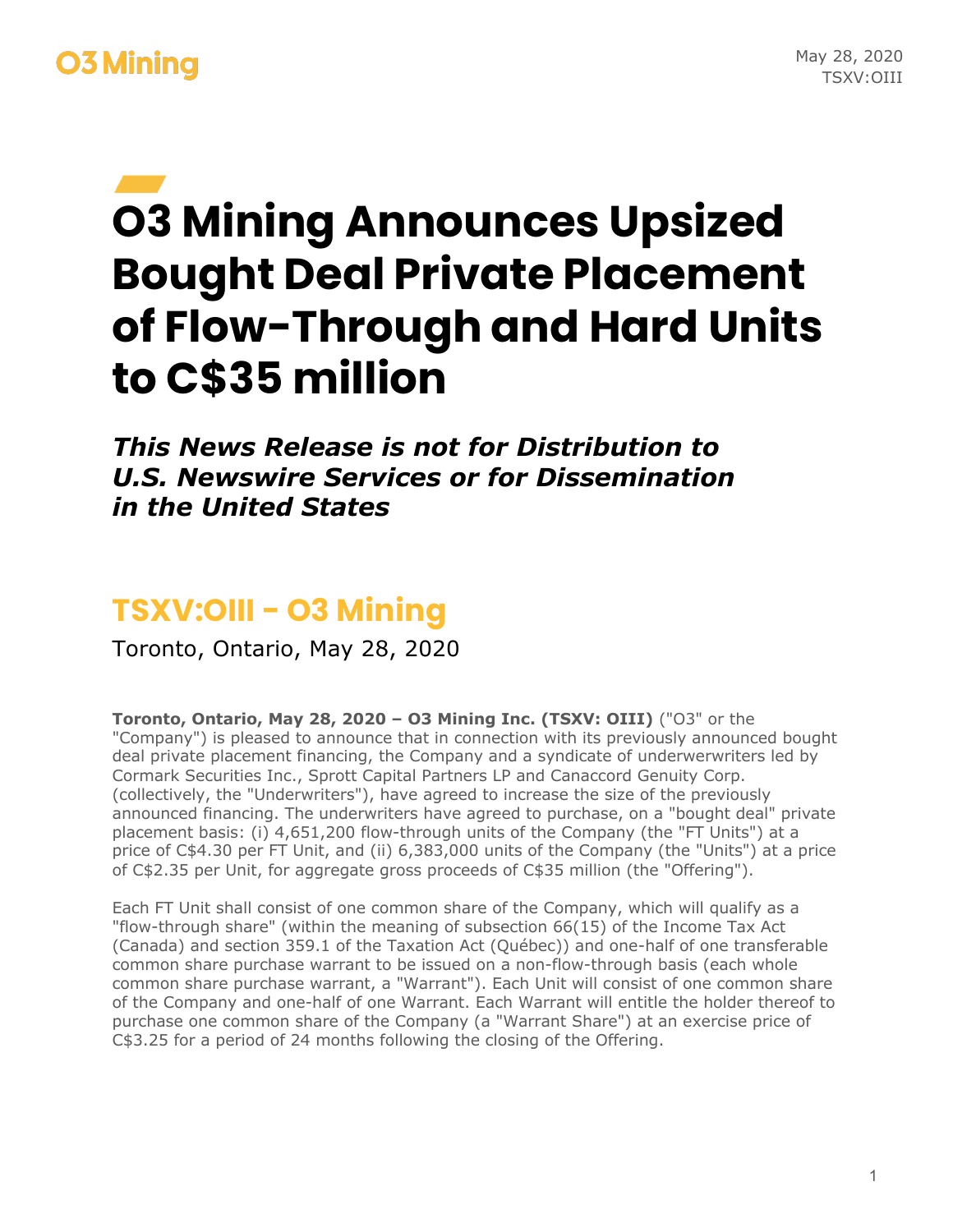

The Warrants shall be callable by the Company should the daily volume-weighted average trading price of the common shares of the Company on the TSX Venture Exchange exceeds C\$3.85 for a period of ten (10) consecutive trading days, at any time during the period (i) beginning on the date that is four months and one day from the closing date of the Offering, and (ii) ending on the date the Warrants expire ("Call Trigger"). Following a Call Trigger, the Company may give notice in writing ("Call Notice") to the holders of Warrants that any Warrant that remains unexercised by the holder thereof shall expire thirty (30) days following the date on which the Call Notice is given.

The Company has also granted the Underwriters an option to sell up to an additional 638,310 Units, which option may be exercised by the Underwriters up to 48 hours prior to the closing date of the Offering.

The gross proceeds from the sale of the FT Units will be used by the Company to incur eligible "Canadian exploration expenses" that qualify as "flow-through mining expenditures" as both terms are defined in the Income Tax Act (Canada) (the "Qualifying Expenditures") related to the Company's projects in Québec. The Qualifying Expenditures will be renounced in favour of the subscribers of the FT Units with an effective date no later than December 31, 2020 and in the aggregate amount not less than the total amount of the gross proceeds raised from the issuance of the FT Units. The net proceeds from the sale of the Units will be used by the Company for working capital and general corporate purposes.

The Offering is scheduled to close on or about June 18, 2020 and is subject to certain conditions including, but not limited to, the receipt of all necessary regulatory and other approvals including the conditional approval of the TSX Venture Exchange.

This press release does not constitute an offer to sell or a solicitation of an offer to buy any of the securities in the United States. The securities have not been and will not be registered under the United States Securities Act of 1933, as amended (the "U.S. Securities Act"), or any state securities laws and may not be offered or sold within the United States or to or for the account or benefit of a U.S. person (as defined in Regulation S under the U.S. Securities Act) unless registered under the U.S. Securities Act and applicable state securities laws or an exemption from such registration is available.

#### **About O3 Mining Inc.**

O3 Mining, which forms part of the Osisko group of companies, is a mine development and emerging consolidator of exploration properties in prospective gold camps in Canada focused on projects in Québec and Ontario – with a goal of becoming a multi-million ounce, high-growth company.

O3 Mining is well-capitalized and holds a 100% interest in a number of properties in Québec (435,000 hectares) and Ontario (25,000 hectares). O3 Mining controls 61,000 hectares in Val D'Or and over 50 kilometres of strike length of the Cadillac-Larder Lake Faut. O3 Mining also has a portfolio of assets in the James Bay and Chibougamau regions of Québec.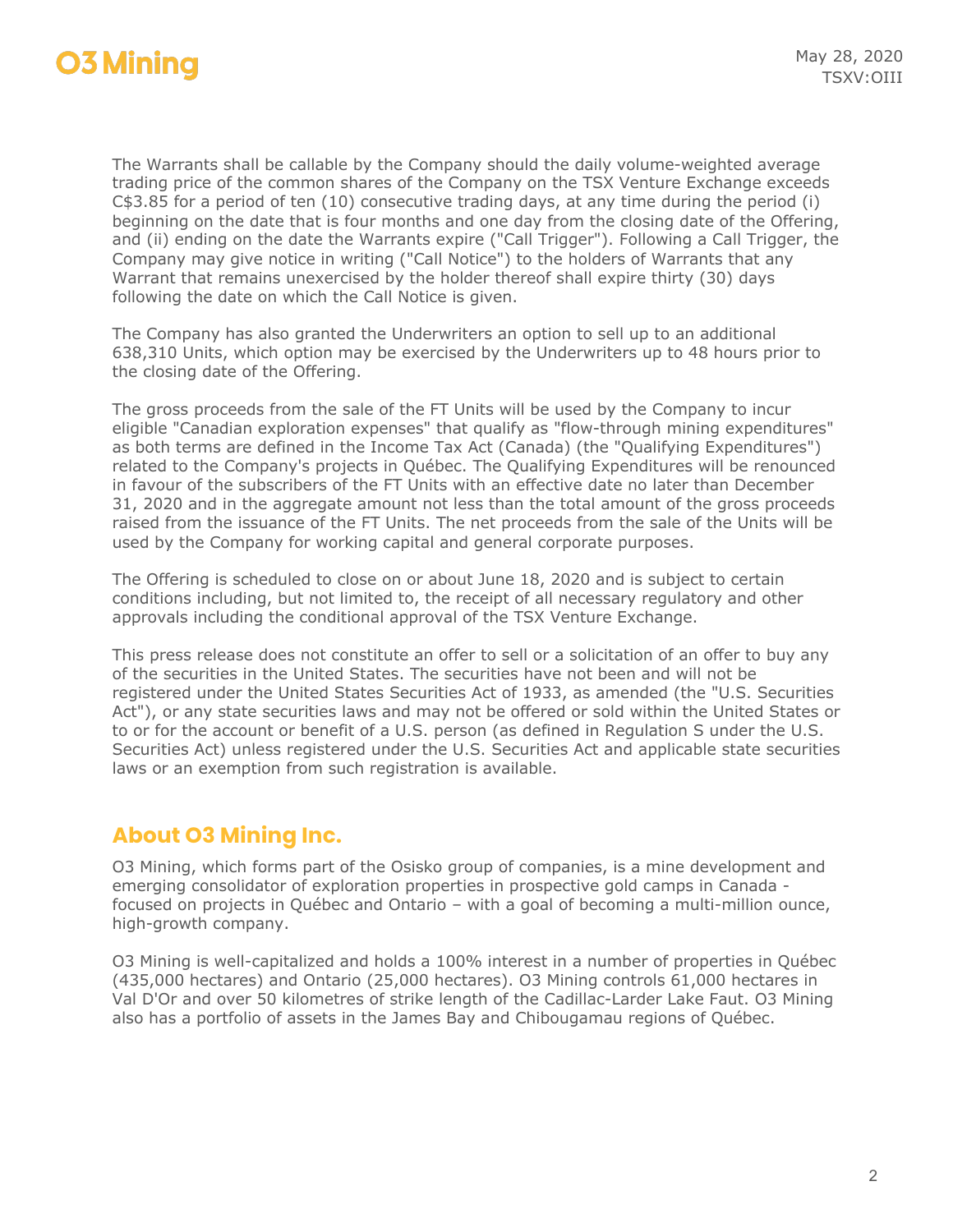## **O3 Mining**

For further information on O3 Mining, please contact: Jose Vizquerra President, CEO and Director Telephone: (416) 363-8653

#### **Cautionary Note Regarding Forward-Looking Information**

*This news release contains "forward-looking information" within the meaning of the applicable Canadian securities legislation that is based on expectations, estimates, projections and interpretations as at the date of this news release. The information in this news release about the transaction; and any other information herein that is not a historical fact may be "forward-looking information". Any statement that involves discussions with respect to predictions, expectations, interpretations, beliefs, plans, projections, objectives, assumptions, future events or performance (often but not always using phrases such as "expects", or "does not expect", "is expected", "interpreted", "management's view", "anticipates" or "does not anticipate", "plans", "budget", "scheduled", "forecasts", "estimates", "believes" or "intends" or variations of such words and phrases or stating that certain actions, events or results "may" or "could", "would", "might" or "will" be taken to occur or be achieved) are not statements of historical fact and may be forward-looking information and are intended to identify forward-looking information. This forward-looking information is based on reasonable assumptions and estimates of management of the Corporation, at the time it was made, involves known and unknown risks, uncertainties and other factors which may cause the actual results, performance or achievements of the companies to be materially different from any future results, performance or achievements expressed or implied by such forward-looking information. Such factors include, among others, risks relating to the completion of the transactions described herein. Although the forward-looking information contained in this news release is based upon what management believes, or believed at the time, to be reasonable assumptions, the parties cannot assure shareholders and prospective purchasers of securities that actual results will be consistent with such forward-looking information, as there may be other factors that cause results not to be as anticipated, estimated or intended, and neither party nor any other person assumes responsibility for the accuracy and completeness of any such forward-looking information. Neither party undertakes, and assumes no obligation, to update or revise any such forward-looking statements or forward-looking information contained herein to reflect new events or circumstances, except as may be required by law.*

**Neither the TSX Venture Exchange nor its Regulation Services Provider (as that term is defined in the policies of the TSX Venture Exchange) accepts responsibility for the adequacy or accuracy of this news release. No stock exchange, securities commission or other regulatory authority has approved or disapproved the information contained herein.**